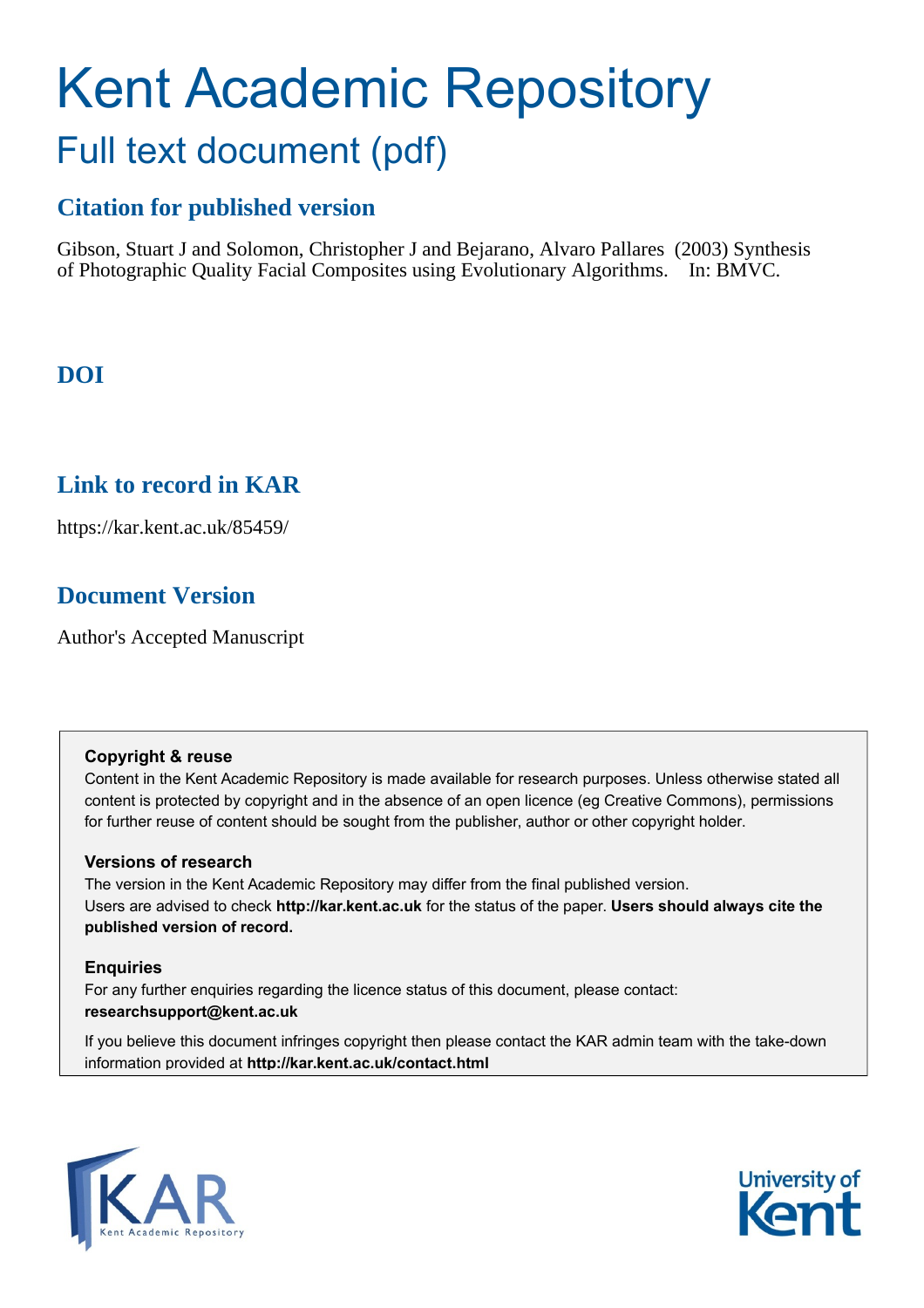# **Synthesis of Photographic Quality Facial Composites using Evolutionary Algorithms**

Stuart Gibson, Alvaro Pallares Bejarano, Christopher Solomon School of Physical Sciences University of Kent Kent, CT2 7NR, UK *{*sjg4,ap55,cjs5*}*@kent.ac.uk

#### **Abstract**

A facial composite system is described for use in criminal investigations which has distinct advantages over current methods. Unlike traditional feature based methods, our approach uses both local and global facial models, allowing a witness to evolve plausible, photo-realistic face images in an intuitive way. The basic method combines random sampling from a facial appearance model (AM) with an evolutionary algorithm (EA) to drive the search procedure to convergence. Three variants of the evolutionary algorithm have been explored and their performance measured using a computer simulation of a human witness (virtual witness). Further system functionality, provided by local appearance models and transformations of the appearance space which respectively allow both local features and semantic facial attributes to be manipulated, is presented. Preliminary examples of composites generated with our system are presented which demonstrate the potential superiority of the evolutionary approach to composite generation.

#### **1 Introduction**

Facial composites are widely used in criminal investigations as a means to generate a likeness to a suspected perpetrator of a crime. Current commercial systems for producing composites such as EFit [15] and ProFit [1] rely on the ability of a witness to recall individual facial features, select the best choice from a large sample of examples and then place them in the appropriate spatial configuration. There are two major drawbacks to this approach. Firstly, many authors working in the field of psychology as early as the late 70s demonstrated the shortcomings of recall as a means of identification [10, 13, 9, 3] and it has been suggested that the requirement for the witness to recall (as distinct from recognise) the face is the weakest link in the composite process [18]. Secondly, a considerable body of evidence now suggests that the task of face recognition and synthesis does not lend itself to simple decomposition into features and is partly, a global process [6, 11, 2] relying as much on the inherent spatial/textural relations between all the features in the face. In 1987, Sirovich and Kirby [16] demonstrated that a principal components analysis (PCA) on a suitably normalized set of faces produced a highly efficient representation of a human face as a linear superposition of global principal components or "eigenfaces".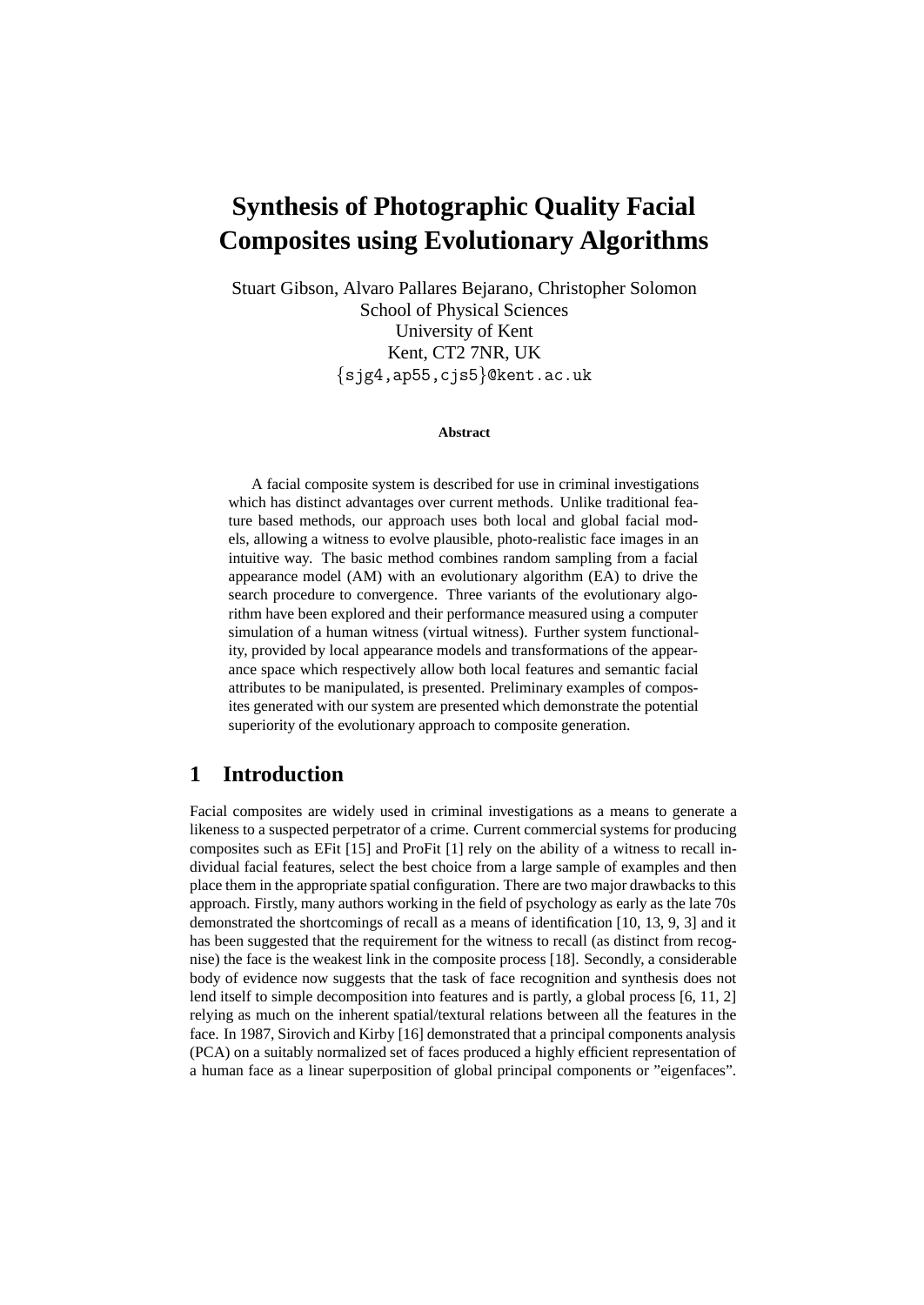This paper instigated a significant amount of research such that PCA is now a standard technique in face recognition and both 2-D and 3-D face modelling research [5]. Much less explored is the possibility of using PCA in facial synthesis/composite production. Brunelli and Mich [7] employed "feature" principal components in their composite generator but the problems associated with eyewitness recall were inherently neglected. Hancock [12] describes a facial composite system based on recognition, which circumvents the recall problem. In this work, global facial characteristics of shape and texture are modelled independently using PCA. A more elegant solution is to perform a further PCA, which combines both shape and texture models into a single unified appearance model [8]. A single set of normally distributed appearance parameters then enables the generation of plausible faces. In this paper, we propose a novel approach to the synthesis of facial composites which combines two key components - I) an appearance model of the human face providing both a highly compact representation of any individual face and a tractable statistical model of human facial variation II) A steady-state, evolutionary algorithm which drives the process of composite production to convergence (i.e. best match to target face).

In the next section, we briefly describe the theoretical basis and construction of the facial appearance model. Evolutionary search strategies for achieving convergence on the target face are then discussed in section 3. In section 4, we briefly describe the basis of enhancements to our global evolutionary method in which local features and semantic attributes of a facial composite can be altered without undermining the global nature of the evolutionary search. Section 5 discusses the basis of a computer-generated "ideal witness" designed to optimise the performance of the EA. Finally, we give a summary of the results achieved in preliminary human trials and discuss current developments.

#### **2 Statistical Model of Facial Appearance (Search Space)**

An appearance model was constructed that captures both shape and texture properties of the human face. Here we give a brief overview of the procedure. For a full mathematical account the reader is referred to [8].The model was formed from a training set of example face images. The set contained equal numbers of male and female faces in the age range 20-70. Each training example was labelled with 150 landmark points to describe the face shape. 79 key landmarks were placed by hand and the remaining 71 points were estimated using a polynomial curve fitting algorithm. After labelling, the shapes were aligned using procrustes analysis. Subsequently, principal component analysis (PCA) was used to generate a model that defines the modes of shape variation. Modes of texture variation were also modelled using PCA. To obtain a true correspondence between pixels, each face image was first warped to the mean face shape prior to PCA using a piece-wise affine linear transformation. The shape model and texture model were combined into a single, unified shape-texture model (or appearance model) using further PCA. The key result of this procedure is that each training example can be expressed in terms of the appearance model using an *N* element vector of parameters,  $\mathbf{c} = [c_1 c_2 c_3 \dots c_N]^T$  each element of which can influence the global facial appearance. The relationship between the appearance parameters, the face shape,  $\mathbf{x} = [x_1 y_1 x_2 y_2 ... x_M y_M]^T$ , and face texture, **g** is given by,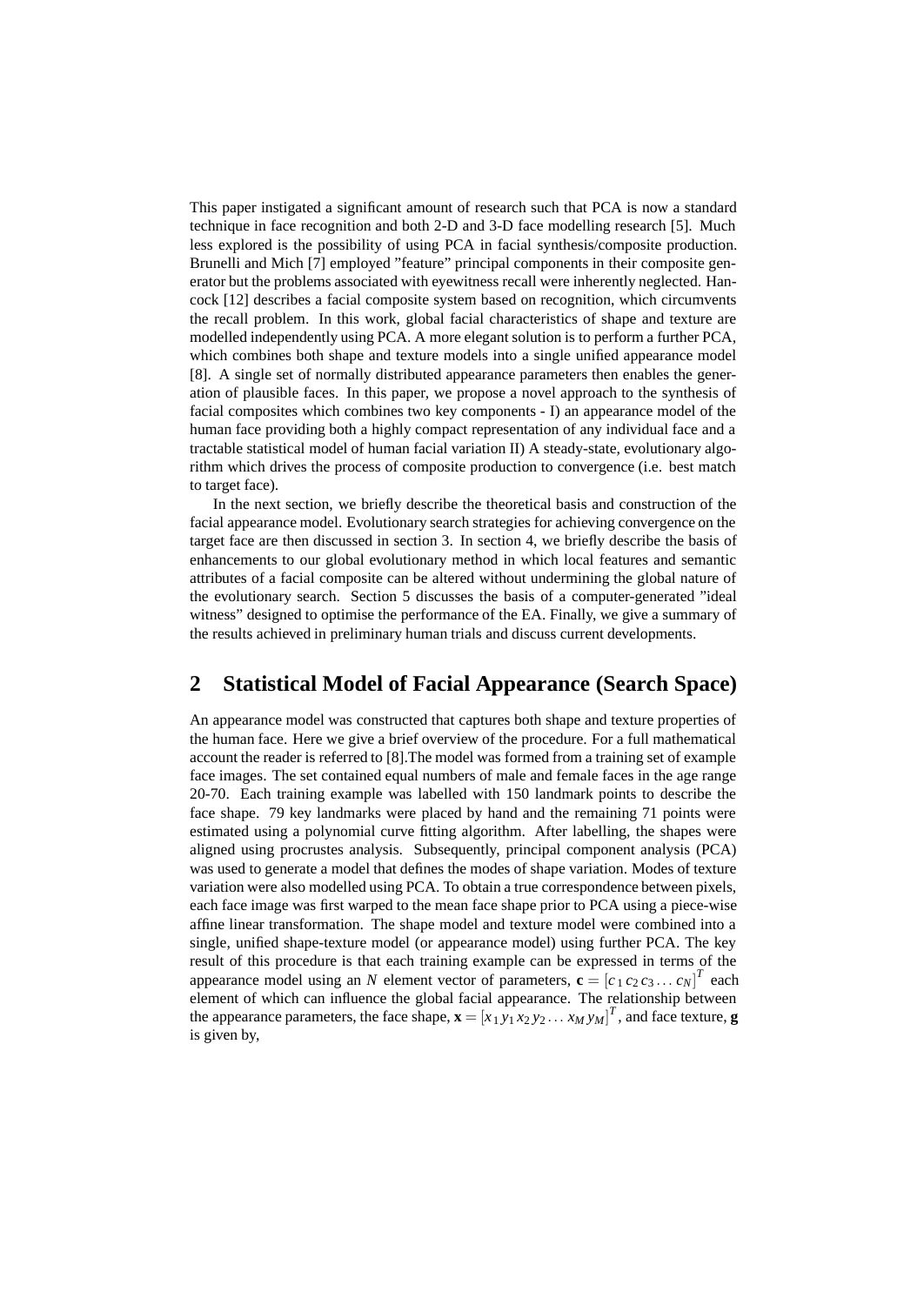$$
\mathbf{x} = \bar{\mathbf{x}} + \mathbf{Q}_s \mathbf{c} \tag{1}
$$

$$
\mathbf{g} = \bar{\mathbf{g}} + \mathbf{Q}_g \mathbf{c} \tag{2}
$$

Where  $\bar{g}$  is the mean face texture,  $\bar{x}$  the mean face shape and  $Q_s$ ,  $Q_g$  are matrices that describe modes of variation in the training set.

The parameter vectors for all training examples in *N* dimensional space generated in this way obey a multivariate normal distribution. The generation of plausible faces is ensured by allowing the value of the appearance parameter,  $c_i$  to vary within the range  $-3\sigma_j < \mu_j < +3\sigma_j$  (where  $\sigma_j$  is the standard deviation of  $c_j$  and  $\mu_j$  the mean of  $c_j$ over the training set.) For practical applications the number of dimensions of this space can be reduced by truncating the parameter vectors to  $t$  elements such that  $t < N$  and  $\mathbf{c} = [c_1 c_2 c_3 \dots c_t]^T$ . This gives a compact search space within which, in principle, any given face can be represented as a unique vector of parameters. For the generation of facial composites the dimensionality of the search space should be low to minimize the duration of the search whilst retaining enough variance to construct a good likeness to any given face. New examples of faces can be generated by randomly sampling for the vector of appearance parameters from the multivariate, normal distribution. As can be seen from Figure 1, these faces are completely plausible in appearance.



Figure 1: New examples of faces generated from the appearance model

#### **3 Evolutionary Search Methods**

Producing a composite face can be regarded as a search for a target face within a multidimensional 'face-space' where the Cartesian axes of the space correspond to the appearance parameters. It is crucial to recognize that the optimum search strategy for this task (in its practical implementation) must be an algorithm that is *a suitable compromise between human usability and speed of convergence* (i.e. the required number of faces seen and rated by the user before a satisfactory composite is achieved). To some degree, these are conflicting goals. Thus, a particular interactive search strategy, which can be demonstrated to converge in fewer iterations based on computer simulated studies, will be unusable if the input/decision required from the human user at each iteration is too difficult or time-consuming (e.g. the numerical rating of a large number of faces for their similarity to the target face). Alternatively, if the information input/decision from the human user at each iteration is restricted to a very simple task (selection of the best face from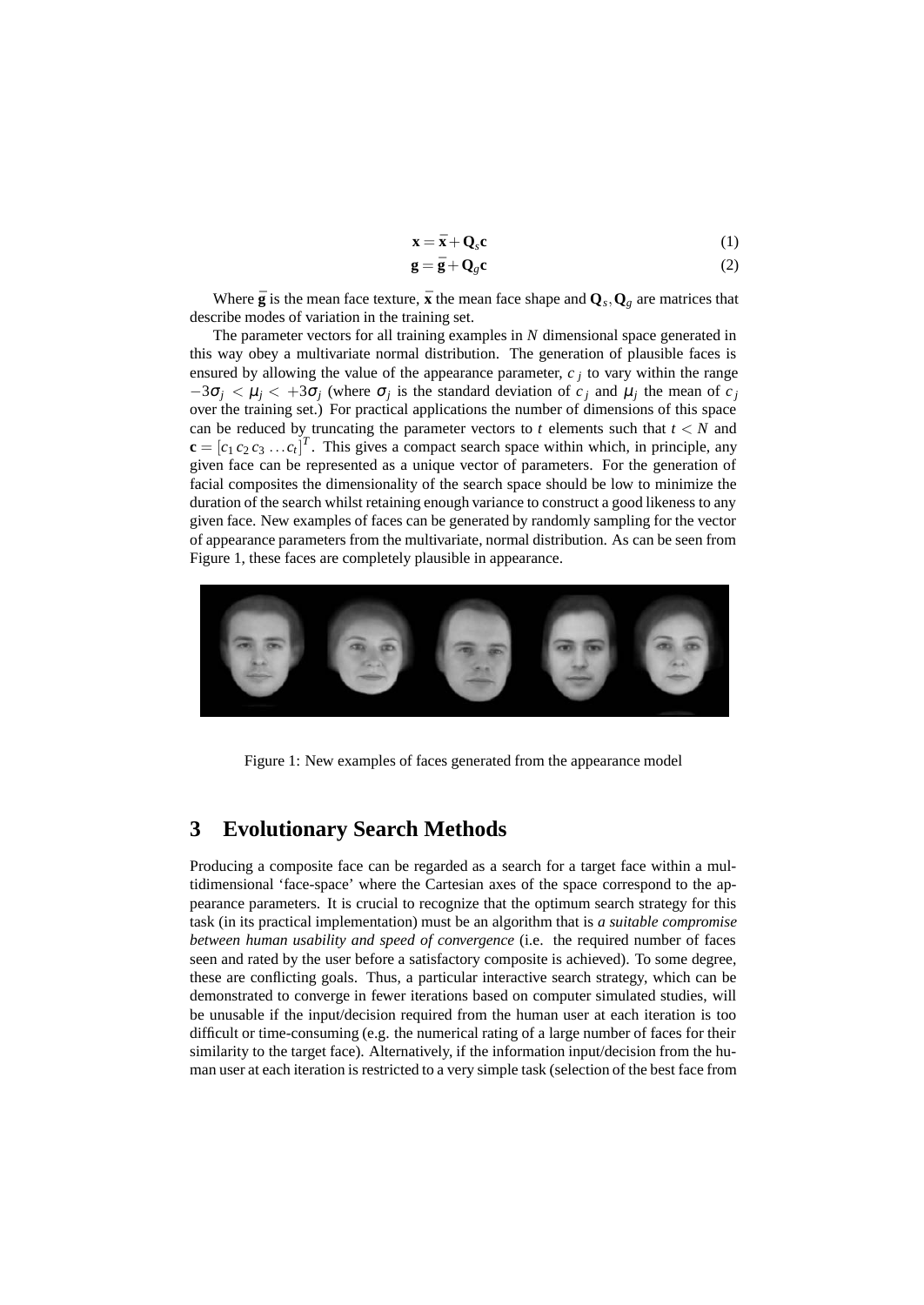only two examples), we may expect that convergence will be correspondingly longer. Accordingly, we have explored and successfully developed three evolutionary approaches to conducting the search, each of which requires a different input from the user. The key elements in each approach are described below

*Scale Rating (SR) algorithm* - In this approach we employ an elitist genetic algorithm, applying the operations of selection, crossover and mutation between an elite member of the population (*the stallion*) and another member. At each iteration the offspring produced are rated on a simple numerical scale of 0-10 by the user for their perceived similarity to the target face. To encourage consistency and avoid fitness scaling problems which might induce premature convergence to an incorrect solution, the current stallion (i.e. best likeness generated so far) and its assigned score is made visible at all times to the user. The process of assigning numerical ratings to the faces displayed and replacing the stallion as appropriate is continued until the user considers the best possible reconstruction has been achieved.

*SMM (Select-Multiply-Mutate) algorithm* - In a similar fashion to the SR algorithm described above, this algorithm also employs an elitist strategy. However, in this case, the user is required at each iteration to select the best likeness from a small group (5 is typical) which are simultaneously displayed (*select*), this likeness is then cloned a number of times (*multiply*) and all but one is randomly mutated to produce a new generation (*mutate*). The best likeness is then selected from this new generation and so on. The basic *SMM* algorithm is depicted in the flow chart in Figure 2

*Follow-The-Leader (FTL) algorithm* - This strategy is the easiest algorithm for the human operator. At each step of the iterative process, a new face is displayed alongside the current best likeness (*the stallion*) and the user is simply asked to make a choice between the two faces. The new face presented at each iteration is the result of breeding the stallion with a new member. In this variation of the EA the recent evolutionary history is a factor in determining future offspring. For instance the recent evolutionary history may suggest that the process is following a well defined direction (as opposed to a random totally random path) through the search space. If so a preference will be made for this direction at subsequent iterations, accelerating the search process along a more efficient path through the appearance space and reducing the number of iterations required for convergence.

The performance of these algorithms in extensive trials employing a simulated, virtual witness is discussed in section 5.

## **4 Enhancing Functionality - Interactive Face Modification Techniques**

#### **4.1 Local Feature Manipulation**

There is a substantial body of psychological literature to suggest that the process of human face recognition involves both local (isolated facial features), and global (facial features in a configurational context) information [17, 4]. Accordingly, a truly effective facial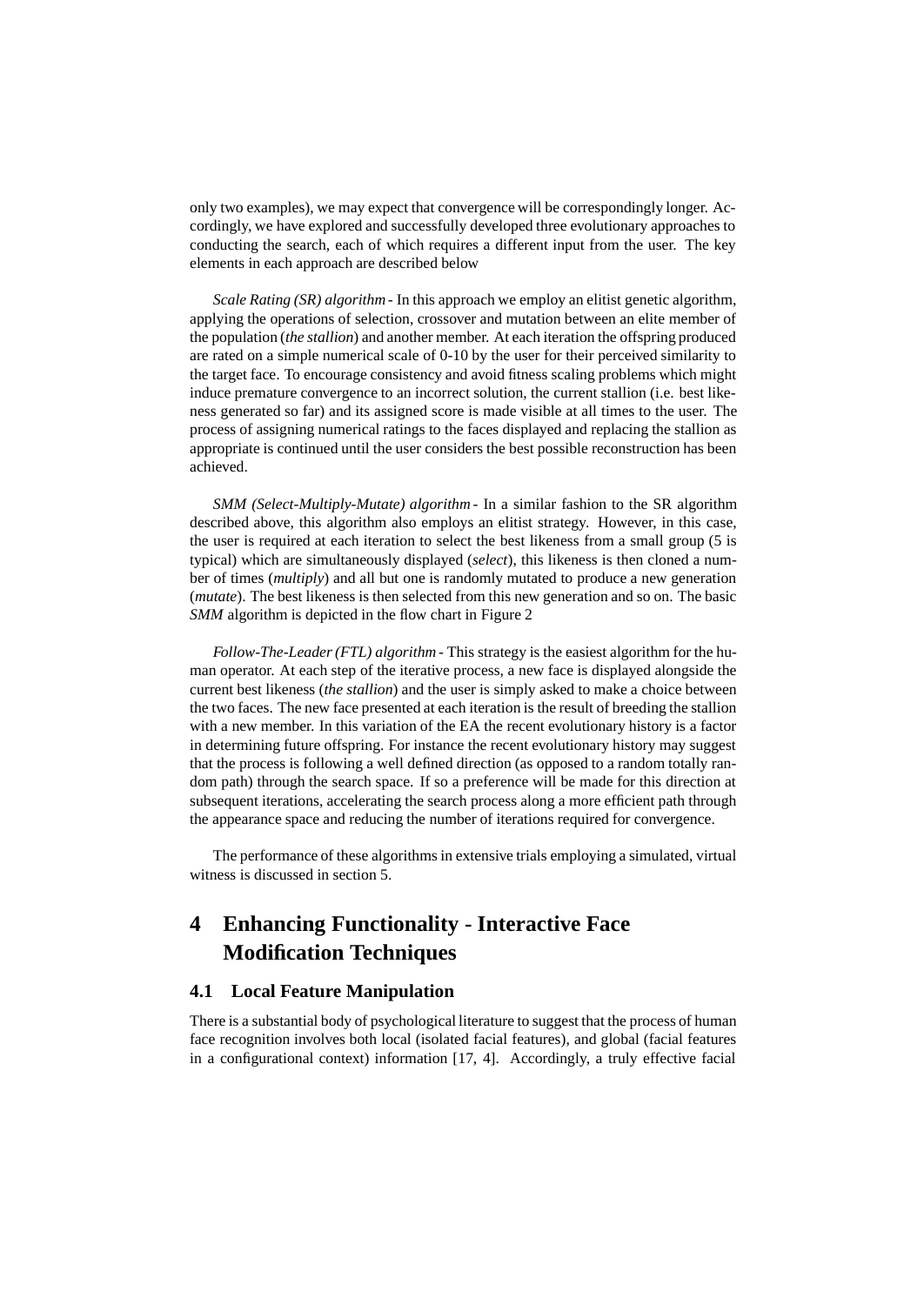

Figure 2: *SMM* Algorithm flowchart

composite system should be sufficiently flexible to operate in both the global and local modes. Global facial change is naturally effected by our core, evolutionary approach in which the modification of any of the appearance model parameters produces a change in the entire facial appearance. To achieve a similar effect on isolated facial features, we have built analogous feature appearance models in which the shape and texture of the features can be represented and manipulated from a compact parametric form. In this way, we make provision for the user to manipulate isolated facial features (e.g. change the width of the nose, or fullness of the lips) but then seamlessly resume the global evolutionary procedure which can be accelerated by such interventions. Figure 3 shows the effect of using a local feature appearance model of the nose in conjunction with a global model to ensure globally plausible face shapes.



Figure 3: Image sequence showing a change in nasal width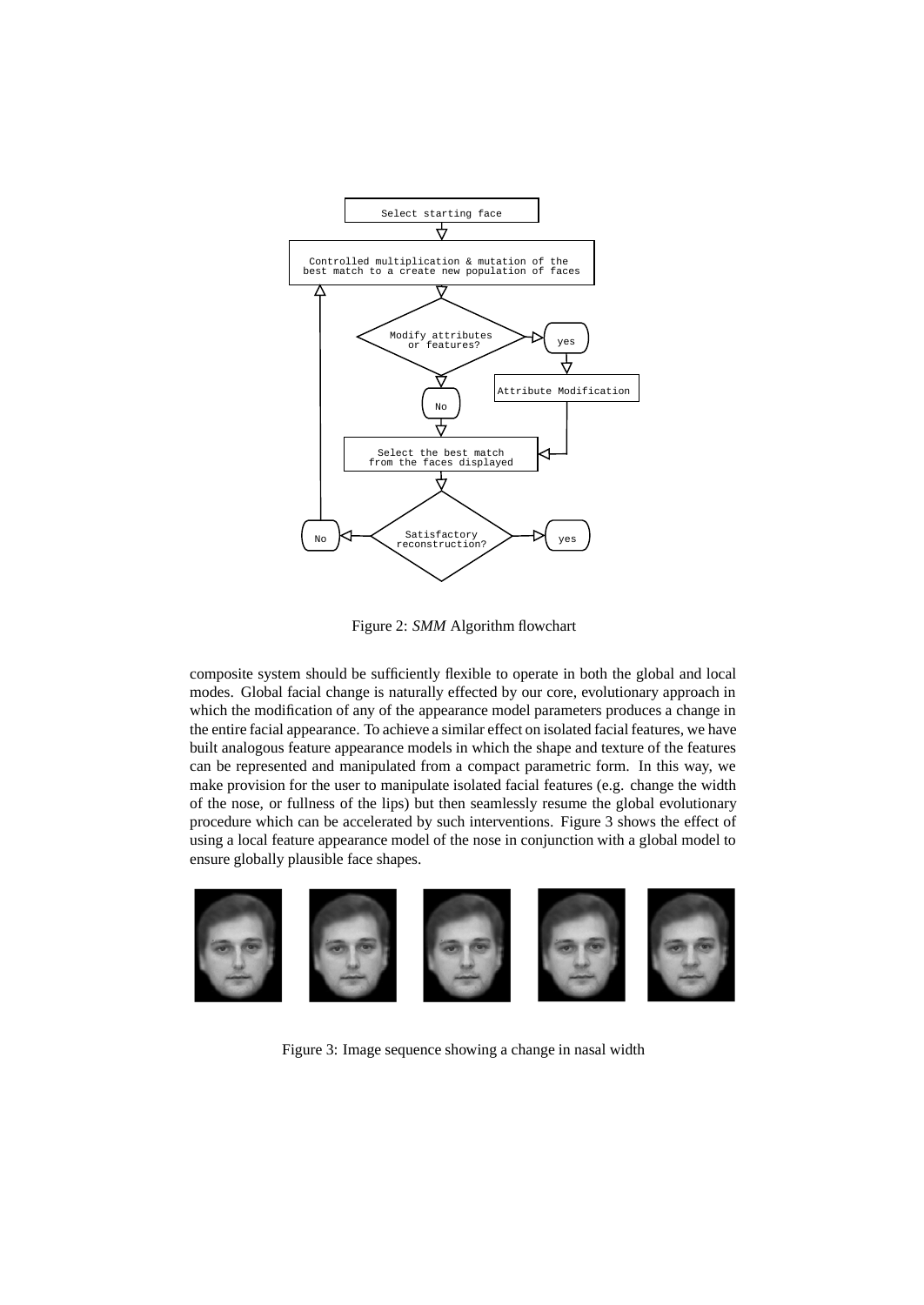#### **4.2 Facial Attribute Manipulation**

There are many semantic attributes that are commonly ascribed to a human face. Simple examples are *attractive*, *kind*, *masculine*, *honest* and so on. Some attributes have a more objective nature (e.g. a masculine/feminine face) in the sense that a sample population will exhibit much closer agreement in their perception whereas others are more subjective and generate more disagreement (e.g. an honest face ). There is evidence to suggest that the human ability to define/recognise subjective facial attributes may be based on hormonal and other underlying biological factors. It would therefore seem plausible that a powerful, complementary way to navigate our appearance search space is along directions that are known to be associated with attributes, allowing facial synthesis to proceed along perceptually more salient directions. These directions can be defined by weighting the appearance model parameters of a sample of faces according to the degree to which they are considered to possess the given attribute. Our preliminary implementation of this method is now briefly described.

A survey was first conducted in which 40 subjects were asked to assign a score,  $\mathbf{s}_k(i)$ , between one and five to each of the training images based on the degree to which a given face exhibited a particular attribute (thus a highly masculine face would be given a score of  $\mathbf{s}_k(i) = 5$ ). For each subject participant a new vector  $\mathbf{d}_k$  can be defined as a weighted combination of the appearance model parameters.

$$
\mathbf{d}_k = \mathbf{A}\mathbf{s}_k \tag{3}
$$

Where **A** is matrix in which each column is a vector of appearance model parameters corresponding to one of *N* training examples

$$
\mathbf{A} = [\mathbf{c}_1 \, \mathbf{c}_2 \, \mathbf{c}_3 \dots \mathbf{c}_N] \tag{4}
$$

The vector  $\mathbf{d}_k$  defines a direction in appearance space that the  $k^{th}$  subject perceives to be most closely associated with the attribute of interest. Averaging over all such vectors for all 40 scorers gives the consensus as to the direction,  $\bar{d}$ , which best defines the attribute. Changing an attribute of a given face is simply achieved by adding a small quantity of the vector  $\mathbf{\bar{d}}$  to the vector of appearance parameters **c** according to Equation 5. Changes in perceived gender characteristics and race using this method are shown in Figure 4 and Figure 5



Figure 4: Moving in appearance space to modify gender

$$
\acute{\mathbf{c}} = \mathbf{c} + \Delta \bar{\mathbf{d}} \tag{5}
$$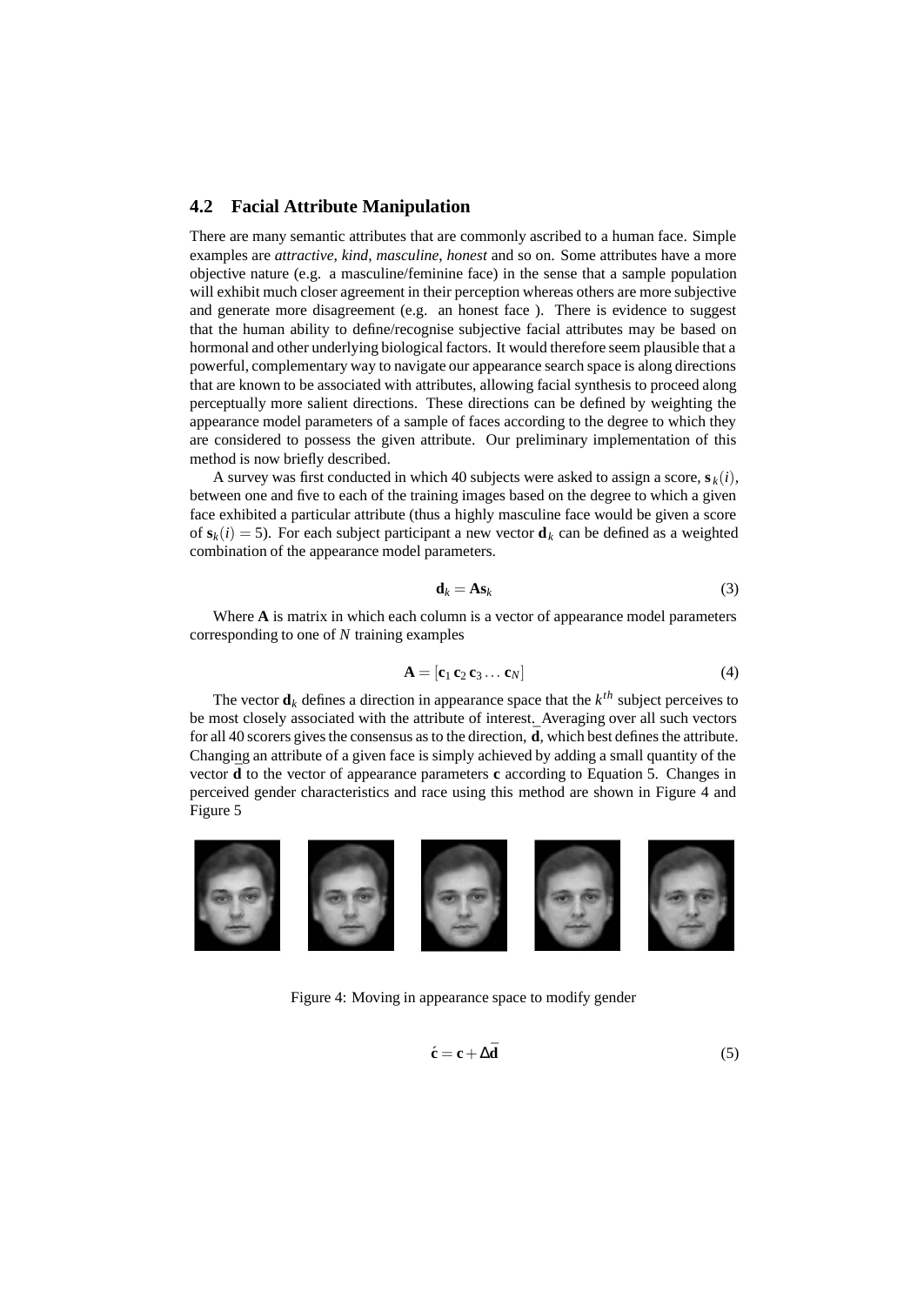

Figure 5: Moving in appearance space to modify racial appearance

### **5 System Optimization and Testing**

#### **5.1 Simulated Witness and Witness Trials**

The behaviour of evolutionary algorithms can be strongly affected by a number of parameters such as probability of crossover and mutation, selection method and genotype length. Ultimately, it is anticipated that the system described in this paper will be subject to psychological evaluation and testing with human subjects. As such evaluation is timeconsuming and costly, we developed a virtual witness program in which the computer simulated the role of the human witness, responding to the stimulus according to a distance metric between it and the target face. The aim of this was to study and optimize the convergence properties of our algorithms in order that human trials can then be conducted effectively using a properly tuned system. The *ideal* virtual witness assigns a fitness score to a facial phenotype according to Equation 6 for the SMM and FTL algorithms and to Equation 7 for the SR algorithm, where  $\rho$  is the correlation coefficient and  $\varepsilon$  is the euclidean distance between the vector of appearance parameters of the given face and the vector of the actual (known) target.

$$
f = \varepsilon \times \frac{(101 - \rho^2)}{100} \tag{6}
$$

$$
f = (1 + \rho)^2 ; f_N = \frac{(1 + \rho)^2}{4}
$$
 (7)

A non-ideal virtual witness has also been developed that aims to mimic the imperfect scoring of a typical human witness. This has been achieved by introducing a random error to the fitness function as shown in Equation 8, where  $\alpha$  is sampled from a zero mean normal distribution with standard deviation  $\sigma$  (where  $\sigma$  lies in the range 0.2 to 0.5). The non-ideal virtual witness si intended to asses the robustness of the evolutionary approach in human trials and the number of iterations that will be required to obtain a good likeness to a target face.

$$
f_N = \frac{(1+\rho)^2}{4} \times (1+\alpha) \tag{8}
$$

Extensive simulations were carried out to optimize the free variables of the algorithms. The number of iterations to obtain a quasi-perfect composite was reduced dramatically, from typical values of several thousand to average values of 150 iterations for the SMM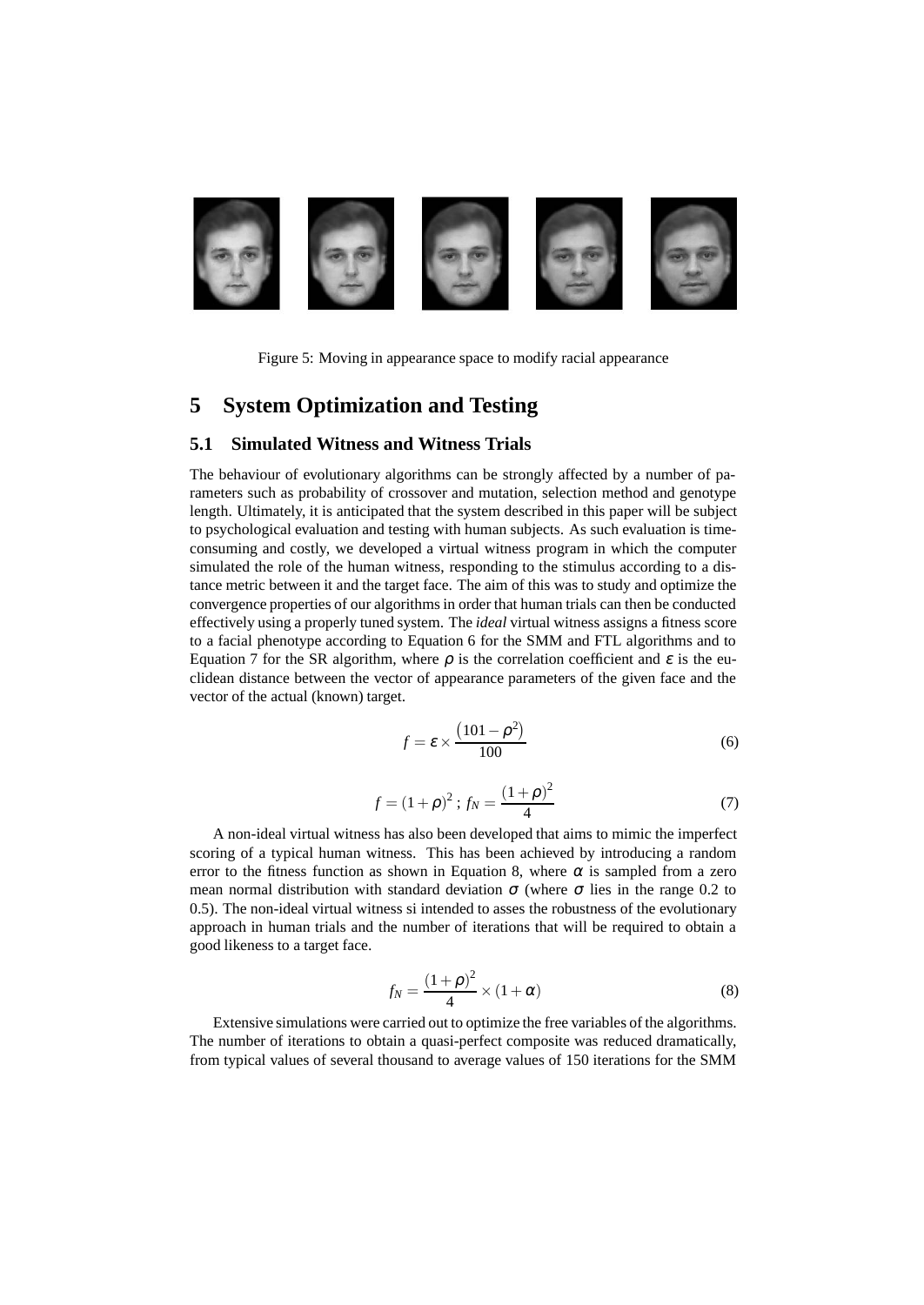algorithm and 350 iterations for the FTL algorithm. An example of typical composite generated in 160 iterations using the SMM algorithm is shown in Figure 6



Figure 6: SMM ideal witness search process: a) Starting face, b)and c) are intermediate points in the evolutionary process, d) final generated composite, e) actual target face

#### **6 Human Trials and Discussion**

We have demonstrated that it is possible to produce a good likeness to a target face using an evolutionary search algorithm to navigate through an appearance space. The concept of virtual witness' was introduced as a tool for testing and optimizing evolutionary algorithms. Preliminary human trials suggest that convergence is possible in a viable number of iterations. Two such examples generated by a human operator are given in Figure 7 and Figure 8.



Figure 7: SMM human trial: a) Starting face, b)and c) are intermediate points in the evolutionary process, d) final generated composite after 27 iterations (162 faces viewed), e) actual target face

In Figure 7 the target face remained visible to the human operator while generating the composite. An acceptable convergence was obtained in approximately 20 minutes which is faster than current systems. Figure 8 shows a likeness generated from memory of the current British Prime Minister, Tony Blair. In the final facial composite shown in Figure 8e, hair has been added from a database of hair styles since hair is not modelled well by the appearance model. Current developments include the incorporation of a database of facial appendages such as facial hair, scars and glasses as well as a comprehensive set of images for building appearance models based on gender and ethnic origin.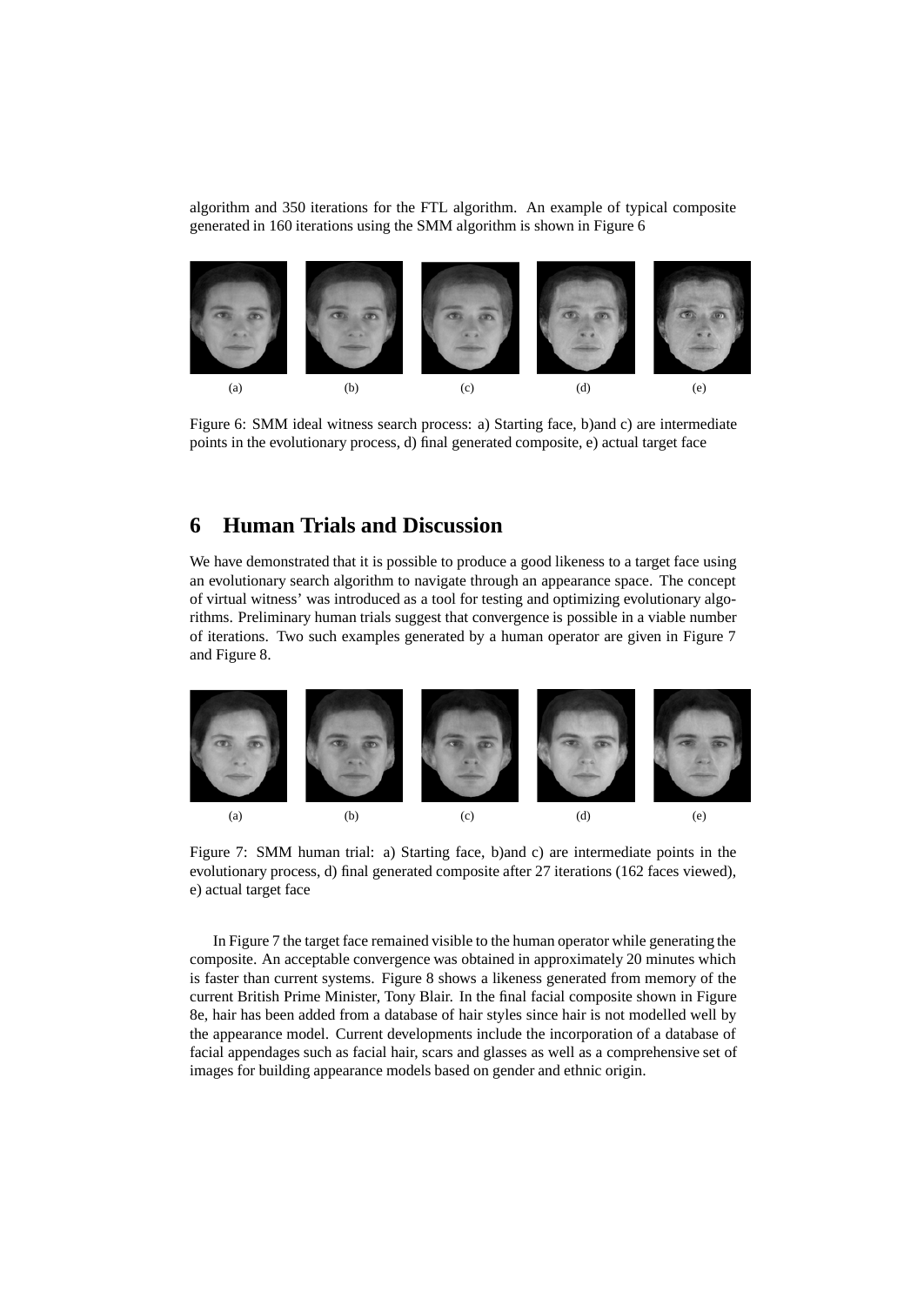

Figure 8: SMM human trial for famous target face: a) Starting face, b)and c) are intermediate points in the evolutionary process, d) final generated composite after 23 iterations (138 faces viewed), e) addition of hair to facial composite

The approach that we have taken to facial composite generation has potential applications outside criminal investigations in fields such as plastic surgery [14] and entertainment.

## **Acknowledgment**

We gratefully acknowledge the support provided for this work from the EPSRC award GR/S06738.

#### **References**

- [1] ABM. Profit. http://www.abm-uk.com/.
- [2] A.W.Young, D. Hellawell, and D.C. Hay. Configurational information in face perception. *Perception*, 16:747–749, 1987.
- [3] A.D. Baddeley. *The psychology of memory*. Harper and Row, 1976.
- [4] J.C. Bartlett and J. Searcy. Inversion and configuration of faces. *Cognitive Psychology*, 25:281–316, 1993.
- [5] V. Blanz and T. Vetter. A morphable model for the synthesis of 3d faces. In *SIG-GRAPH'99 Conference Proceedings*, pages 187–194, 1999.
- [6] V. Bruce, P. Hancock, and A. M. Burton. *Human Face Perception and Identification, in Face Recognition - From Theory to Applications*, pages 51–72. Springer Verlag, 1998. ISBN3-540-64410-5.
- [7] R. Brunelli and O. Mich. Spotit! an interactive identikit system. Technical report, IRST Technical Report, 1994.
- [8] T. Cootes and C. Taylor. Statistical models of appearance for medical image analysis and computer vision. In *SPIE Medical Imaging*, pages 236–248, 2001.